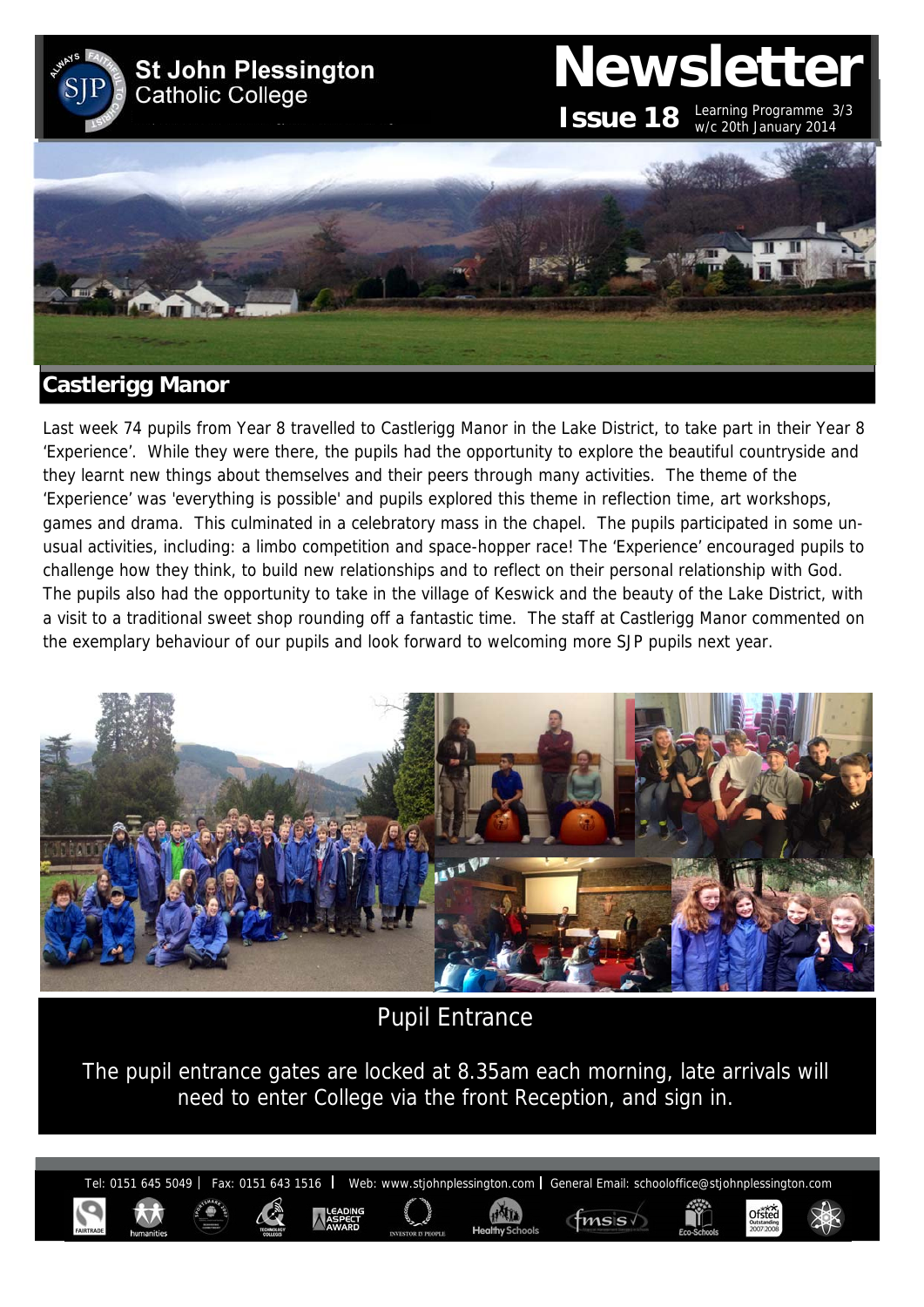

# Eco Club

Last week the Eco Club had a uniquely delicious idea and worked together to make a vegetable curry after school. The curry included a range of root vegetables and was a huge success with lots of members of Eco Club, including Miss Smith and Mr Riddler, who both had second helpings. The curry has been the inspiration for the vegetables that we will plant this year in the poly tunnel when the weather improves. We will then be able to make more delicious curry next year.

We are looking for more members from all year groups to get involved. Eco Club is on a Tuesday from 3.30pm to 4.30pm in Humanities 6 please come along.

## **Attendance - 13/01/14 - 17/01/14**



**Year 7 - 97.5% Year 8 - 96.0% Year 9 - 94.9% Year 10 - 93.7% Year 11 - 95.3%** 

# **Coming up**

Year 7 Conway Trip - Wednesday - Friday 22-24 January **Industry Day - Year 9 & Sixth Form -** Friday 24 January **Second Hand Book Sale & Coffee Morning** - Saturday 25 January 10.00am **PTA meeting -** Tuesday 28 January 7.00pm **Spanish Spelling Bee** - Friday 31 January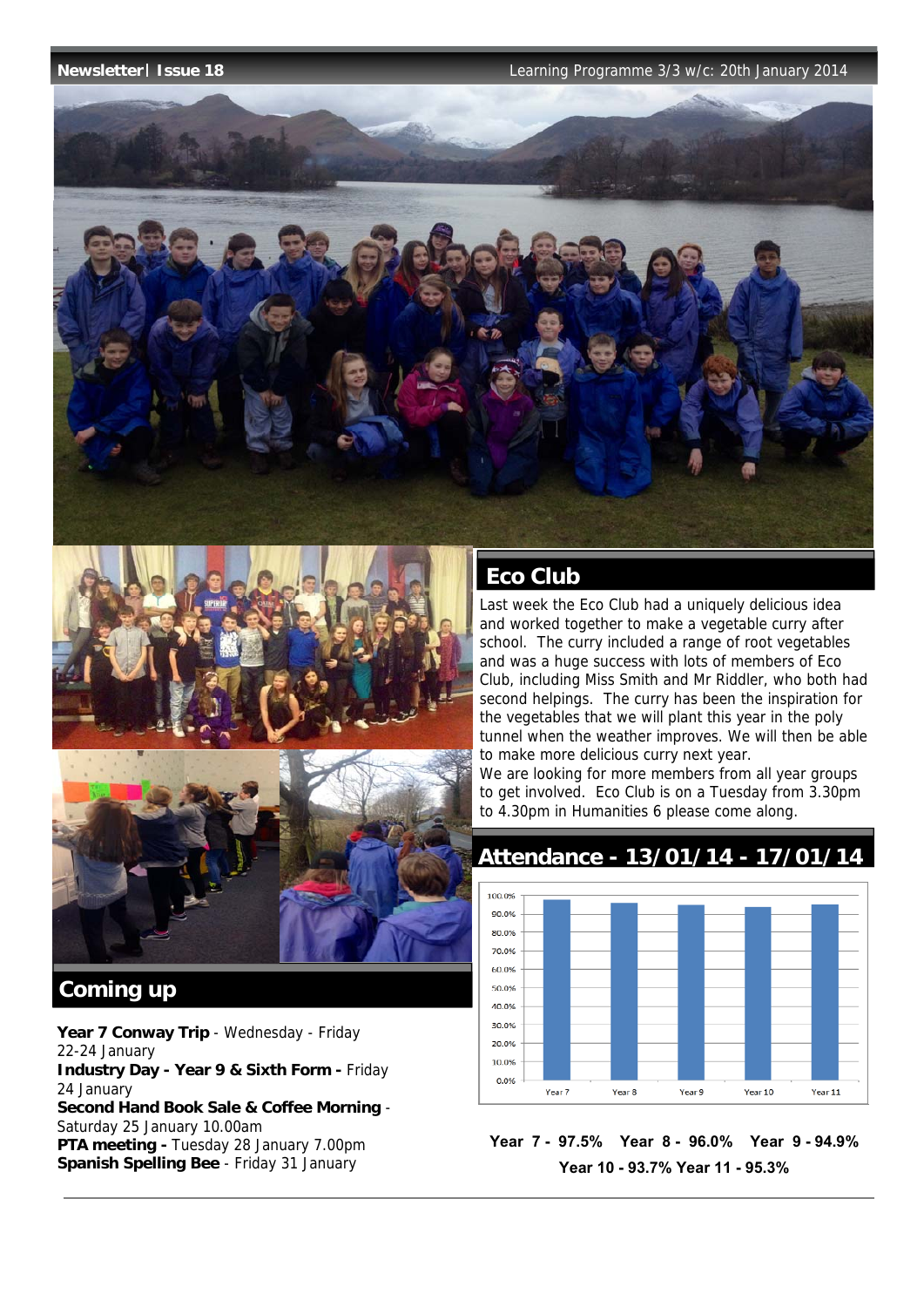## **Literacy Corner**

Complete the crossword below, based on the theme of travel. All completed entries to Mrs Connolly and receive a prize!

# **TRAVEL** CROSSWORD

linguapress.com

### **CLUES ACROSS**

- $1$ The train stops here
- 5 The people who work on a ship, or on a plane.
- 7. To invalidate; stop a booking or a planned journey.
- You can cross the Channel by ferry ..... 10. through the tunnel.
- $11$ Stop.
- 13. A booking, a guaranteed place. 15.
- Luggage. 16.
- Section of a journey. 19. Person travelling on holiday.
- $24.$ Opposite of "finish".
- Your destination must be ............... on 25.
- your booking form.
- 26. Entrance hall, or foyer.

### **CLUES DOWN**

- He sells holidays.  $\overline{2}$  $\overline{3}$ . You need them before you take the plane.
- $\boldsymbol{\Lambda}$ to be the proprietor of.
- 5.
- This train is for Edinburgh, ............... at York and Newcastle. 6. While you're on holiday, others are at
- A flight that is not on a regular 8. service, but has maybe been hired by a tour operator.

| 1               | $\overline{\mathbf{2}}$ |    | 3  |                 | $\overline{\mathbf{4}}$ |                          |                 | 5  |    |    | 6  |
|-----------------|-------------------------|----|----|-----------------|-------------------------|--------------------------|-----------------|----|----|----|----|
|                 |                         |    |    |                 |                         |                          |                 |    |    |    |    |
|                 |                         |    | 7  |                 |                         | 8                        | 9               |    |    | 10 |    |
|                 |                         |    |    |                 |                         | $\overline{1}$           |                 |    | 12 |    |    |
| 13              |                         |    |    |                 |                         |                          |                 |    |    |    |    |
|                 |                         |    |    |                 |                         |                          |                 |    |    |    | 14 |
| 15              |                         |    |    |                 | <b>16</b>               |                          |                 |    |    |    |    |
|                 |                         |    |    | $\overline{17}$ |                         |                          |                 |    |    |    |    |
| 18              |                         |    | 19 |                 |                         |                          |                 | 20 | 21 |    |    |
| $\overline{22}$ |                         | 23 |    |                 | ਵਾਂ                     | <b>Contract Contract</b> | $\overline{24}$ |    |    |    |    |
| 25              |                         |    |    |                 |                         |                          |                 |    |    |    |    |
|                 |                         |    |    | $\overline{26}$ |                         |                          |                 |    |    |    |    |

Perhaps you do this differently on holiday. 9

- 12. We're going ....... the Costa Brava.
- 14. Visitors who are staying in your house, maybe. 17. A place where tourists often spend the night.
	- 18. Use soap and water.

I'm going to ............. with my

20. grandparents for a fortnight this summer. A nice pale bronze colour on your  $21.$ 

skin.

23. Opposite of night.

# Sixth Form Revision & Coursework Support Timetable from January

| Monday            | Tuesday                       | Wednesday                   | Thursday                        | Friday    |
|-------------------|-------------------------------|-----------------------------|---------------------------------|-----------|
| Independent Study | English Comb & Lit            | English Comb & Lit          | English Comb & Lit              | <b>PE</b> |
| Time              | <b>AS Psychology</b>          | AS French                   | A2 Psychology                   | DT        |
|                   | AS Sociology (wk1)            | A2 Spanish                  | Performing Arts                 |           |
|                   | A2 Sociology (wk2)            | Physics                     | <b>Physics</b>                  |           |
|                   | <b>AS Biology</b>             | Chemistry                   | <b>AS Science Applied</b>       |           |
|                   | <b>AS Chemistry</b>           | <b>AS Religious Studies</b> | <b>Maths</b>                    |           |
|                   | A2 Applied Science            | <b>Maths</b>                | A2 History                      |           |
|                   | AS Geography                  | A2 Biology                  | A2 Media                        |           |
|                   | <b>AS History</b>             | DT                          | <b>Health &amp; Social Care</b> |           |
|                   | AS Media                      | <b>ICT</b>                  | Art                             |           |
|                   | World Development             | <b>PE</b>                   | DT                              |           |
|                   | Health & Social Care          | <b>Business Studies</b>     | <b>ICT</b>                      |           |
|                   | A <sub>2</sub> R <sub>E</sub> |                             | <b>PE</b>                       |           |
|                   | Art                           |                             | <b>Business Studies</b>         |           |
|                   | DT                            |                             |                                 |           |
|                   | <b>ICT</b>                    |                             |                                 |           |
|                   | <b>PE</b>                     |                             |                                 |           |

You are advised to attend all after school (3.20pm – 4.30pm) sessions, where possible, to maximise your potential to achieve your best possible grade